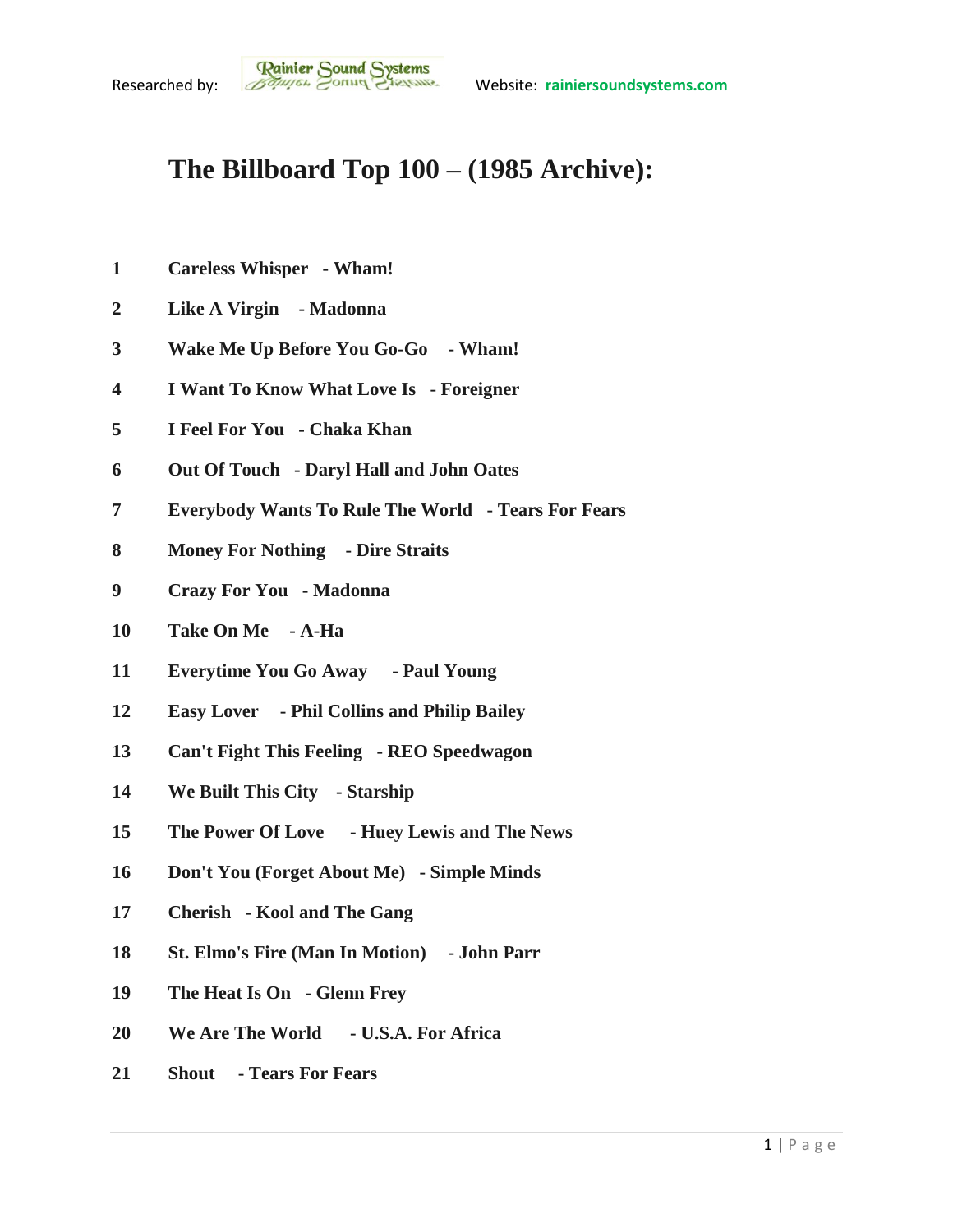- **Part-Time Lover - Stevie Wonder**
- **Saving All My Love For You - Whitney Houston**
- **Heaven - Bryan Adams**
- **Everything She Wants - Wham!**
- **Cool It Now - New Edition**
- **Miami Vice Theme - Jan Hammer**
- **Lover Boy - Billy Ocean**
- **Lover Girl - Teena Marie**
- **You Belong To The City - Glenn Frey**
- **Oh Sheila - Ready For The World**
- **Rhythm Of The Night - Debarge**
- **One More Night - Phil Collins**
- **Sea Of Love - Honeydrippers**
- **A View To A Kill - Duran Duran**
- **The Wild Boys - Duran Duran**
- **You're The Inspiration - Chicago**
- **Neutron Dance - Pointer Sisters**
- **We Belong - Pat Benatar**
- **Nightshift - Commodores**
- **Things Can Only Get Better - Howard Jones**
- **All I Need - Jack Wagner**
- **Freeway Of Love - Aretha Franklin**
- **Never Surrender - Corey Hart**
- **Sussudio - Phil Collins**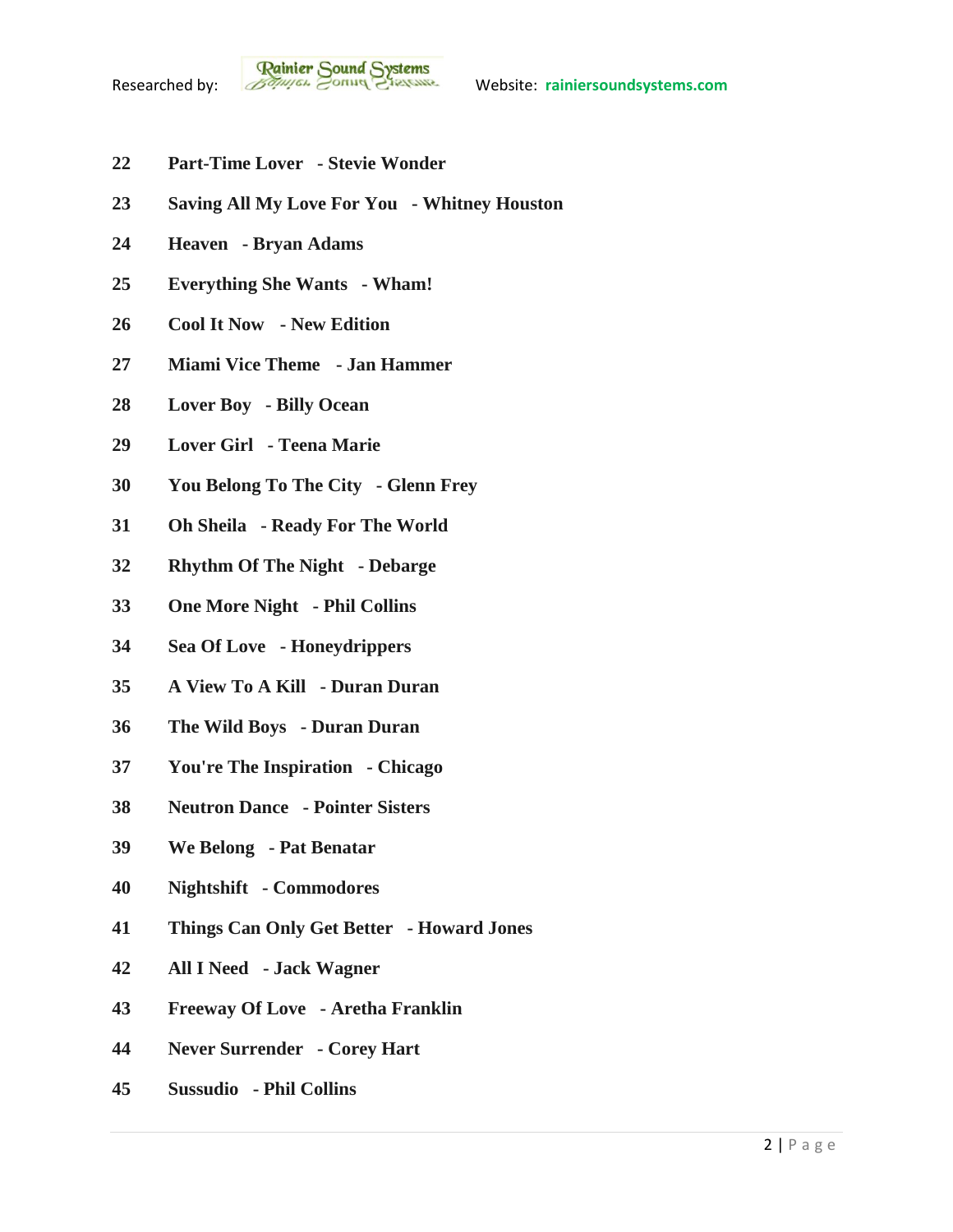- **Strut - Sheena Easton**
- **You Give Good Love - Whitney Houston**
- **The Search Is Over - Survivor**
- **Missing You - Diana Ross**
- **Separate Lives - Phil Collins and Marilyn Martin**
- **Raspberry Beret - Prince and The Revolution**
- **Suddenly - Billy Ocean**
- **The Boys Of Summer - Don Henley**
- **One Night In Bangkok - Murray Head**
- **If You Love Somebody Set Them Free - Sting**
- **Obsession - Animotion**
- **We Don't Need Another Hero - Tina Turner**
- **Material Girl - Madonna**
- **Better Be Good To Me - Tina Turner**
- **Head Over Heels - Tears For Fears**
- **Axel F Harold Faltermeyer**
- **Smooth Operator - Sade**
- **In My House - Mary Jane Girls**
- **Don't Lose My Number - Phil Collins**
- **All Through The Night - Cyndi Lauper**
- **Run To You - Bryan Adams**
- **Glory Days - Bruce Springsteen**
- **Voices Carry - 'Til Tuesday**
- **Misled - Kool and The Gang**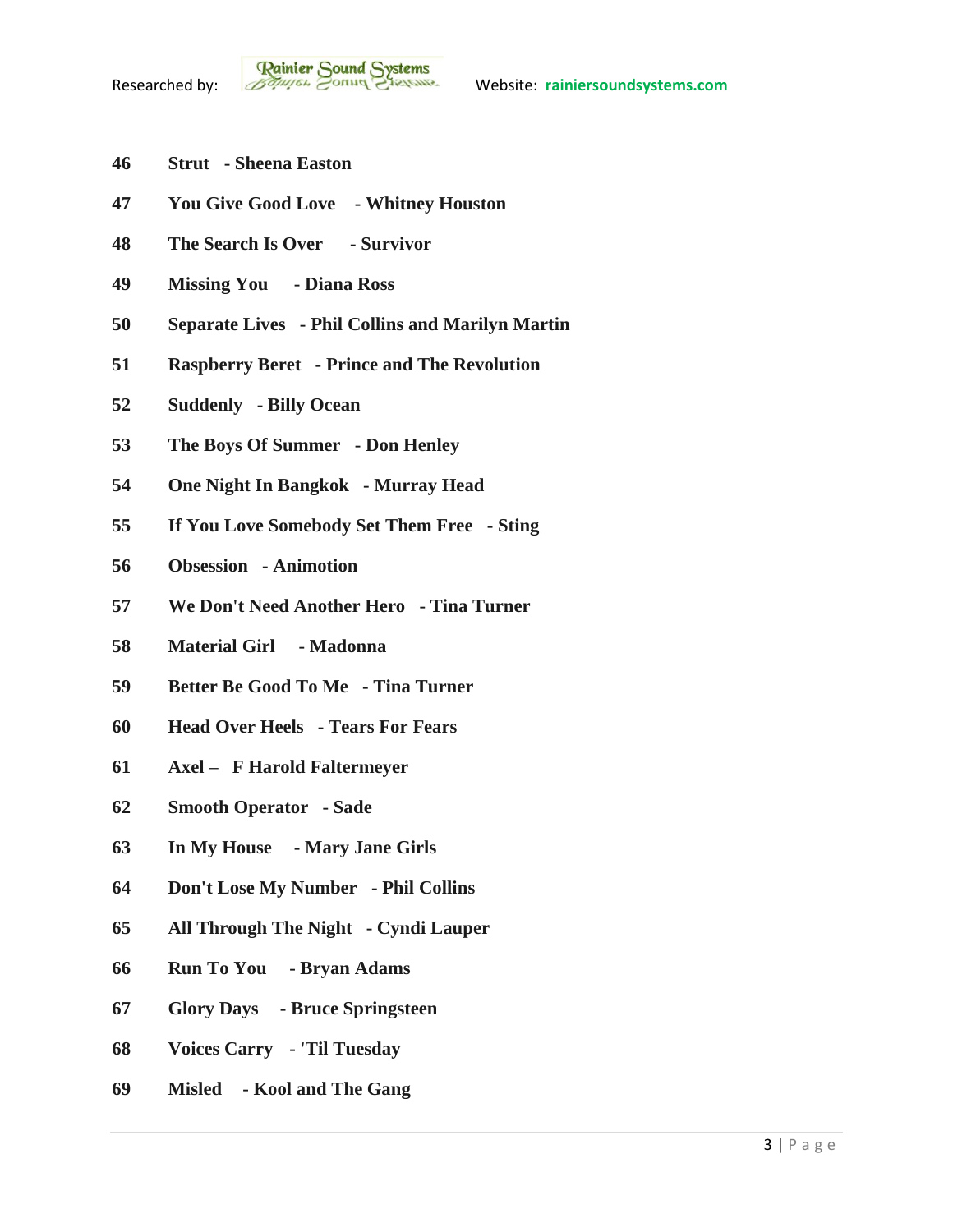- **Would I Lie To You? - Eurythmics**
- **Be Near Me - ABC**
- **No More Lonely Nights - Paul McCartney**
- **I Can't Hold Back - Survivor**
- **Summer Of '69 - Bryan Adams**
- **Walking On Sunshine - Katrina and The Waves**
- **Freedom - Wham!**
- **Too Late For Goodbyes - Julian Lennon**
- **Valotte - Julian Lennon**
- **Some Like It Hot - Power Station**
- **Solid - Ashford and Simpson**
- **Angel - Madonna**
- **I'm On Fire - Bruce Springsteen**
- **Method Of Modern Love - Daryl Hall and John Oates**
- **Lay Your Hands On Me - Thompson Twins**
- **Who's Holding Donna Now - Debarge**
- **Lonely Ol' Night - John Cougar Mellencamp**
- **What About Love - Heart**
- **California Girls - David Lee Roth**
- **Fresh - Kool and The Gang**
- **Do What You Do - Jermaine Jackson**
- **Jungle Of Love - The Time**
- **Born In The USA - Bruce Springsteen**
- **Private Dancer - Tina Turner**